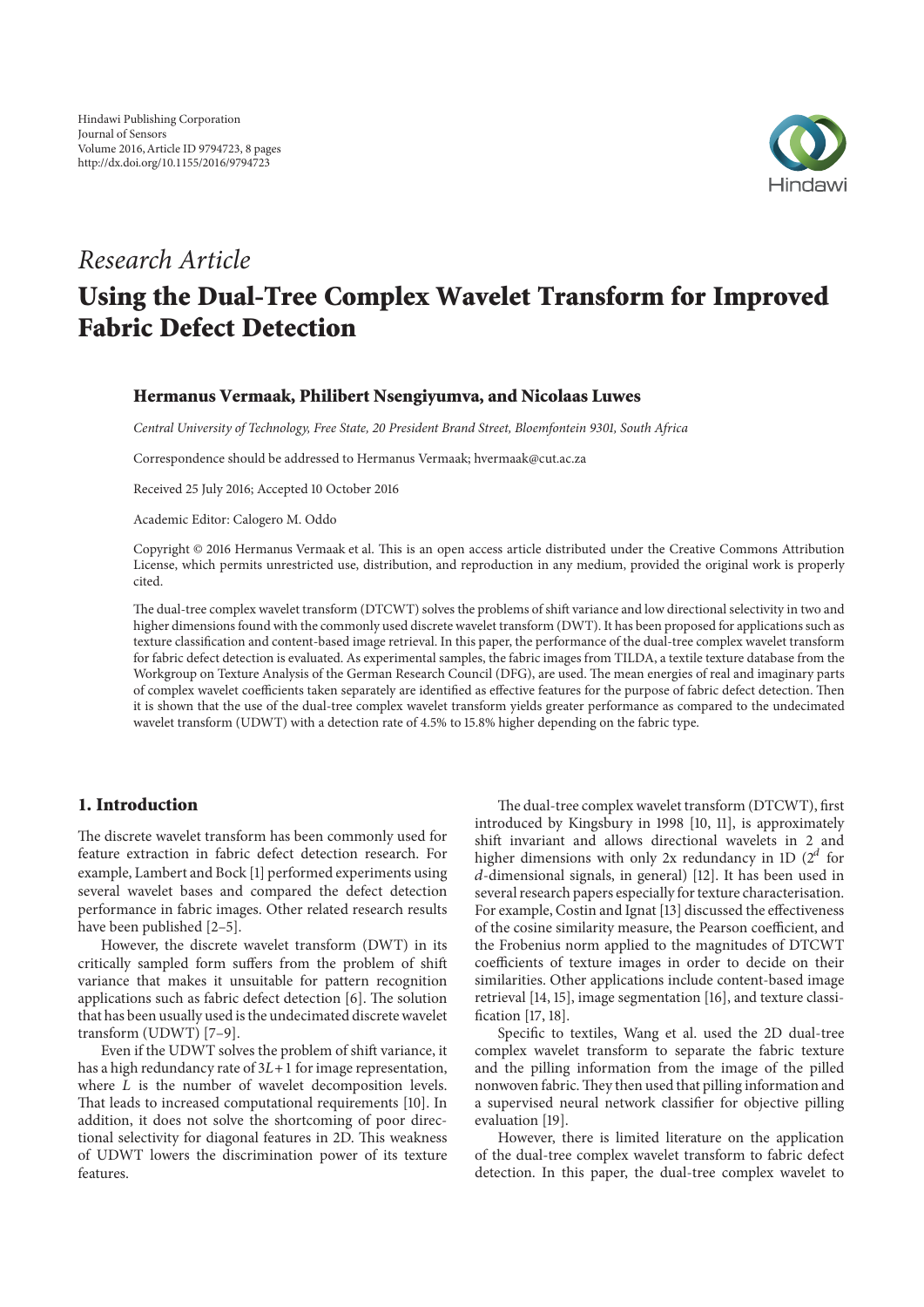

FIGURE 1: Three-level DWT decomposition. *h* and *q* are low-pass and high-pass filters, respectively. *s* denotes the original signal; cA1, cA2, and cA3 denote the approximation coefficients at level 1, level 2, and level 3, respectively, while cD1, cD2, and cD3 denote the detail coefficients at level 1, level 2, and level 3, respectively.

extract texture features and then a Euclidean distance classifier are used in order to detect defects in textile fabrics. The objective is twofold: (i) to identify the best features for the DTCWT and (ii) to show that the features extracted using DTCWT are more powerful in discriminating the fabric defects from the sound fabric than those extracted using UDWT.

The remaining part of this paper is organised as follows. Section 2 describes the wavelet transform methods with emphasis on the dual-tree complex wavelet transform. Section 3 briefly describes the Euclidean distance classifier while Section 4 describes the dataset and the experiments. Section 5 presents the results as well as their interpretation and, finally, Section 6 concludes the paper.

# **2. The Wavelet Transform Methods**

This section briefly introduces the discrete wavelet transform, the undecimated discrete wavelet transform, and the dualtree complex wavelet transform.

*2.1. The Discrete Wavelet Transform.* The one-dimensional discrete wavelet transform allows one to decompose a digital signal into a low-frequency component called "approximation" and a high-frequency component called "details." The low-frequency component can further be decomposed into approximation and details, and so forth. This process is illustrated by Figure 1 for a three-level decomposition.  $(h, g)$ form a system of specially designed filters called "quadrature mirror filters."

For two-dimensional signals (images) the decomposition algorithm is applied in two phases. In phase 1, the filtering (high-pass and low-pass) followed by downsampling is done along the columns while in phase 2 the filtering (high-pass and low-pass) followed by downsampling is applied to the results of phase 1 along the rows [20].

*2.2. The Undecimated Discrete Wavelet Transform.* The DWT as described in the previous subsection is common but is inappropriate in some applications because it is shift variant. In such cases, the UDWT can be used. One-level UDWT is similar to one-level DWT with the exception that the

results of filtering the original signal are not downsampled. Therefore, one ends up with the wavelet approximation coefficients with as many samples as the original signal and the wavelet detail coefficients with as many coefficients as the original leading to the overall results with twice as much data as the original signal. For multilevel decomposition, the filters coefficients are upsampled from one level to the next one. Figure 2 illustrates a two- level UDWT decomposition [20].

*2.3. The Dual-Tree Complex Wavelet Transform.* Figure 3 shows the implementation of 1D dual-tree complex wavelet transform using Finite Impulse Response (FIR) realcoefficient filters.  $h_0^{(1)}$ ,  $h_0$ ,  $g_0^{(1)}$ , and  $g_0$  are low-pass filters while  $h_1^{(1)}$ ,  $h_1$ ,  $g_1^{(1)}$ , and  $g_1$  are high-pass filters. Those filters are designed so that the corresponding wavelets  $\psi_h(t)$ and  $\psi_a(t)$  form approximately a Hilbert pair. Similarly the resulting scaling functions  $\varphi_h(t)$  and  $\varphi_a(t)$  should be such that  $\varphi_a(t)$  is approximately the Hilbert transform of  $\varphi_h(t)$ . Therefore the complex wavelet  $\psi(t)$  and complex scaling function  $\varphi(t)$  described by the following equation would be approximately analytic:

$$
\psi(t) = \psi_h(t) + j\psi_g(t),
$$
  
\n
$$
\varphi(t) = \varphi_h(t) + j\varphi_g(t).
$$
\n(1)

Consequently referring to Figure 3, the output coefficients of the top tree (tree  $h$ ) and those of the bottom tree (tree  $g$ ) can be considered, respectively, as real and imaginary parts of the complex wavelet coefficients.

The conditions specified in the previous paragraph can be met if the filters satisfy the following requirements [12]:

- (i) They meet the perfect reconstruction conditions.
- (ii) One of the two low-pass filters  $h_0$  and  $g_0$  should be approximately a half-sample shift of the other.
- (iii) The first-stage filters  $h_0^{(1)}$  and  $h_1^{(1)}$  should be shifted by one sample with respect to  $g_0^{(1)}$  and  $g_1^{(1)}$ , respectively.

One way to meet those requirements is to design orthogonal Q-shift filters by minimizing energy in the frequency domain as proposed by Kingsbury [21]. The extension to 2 dimensions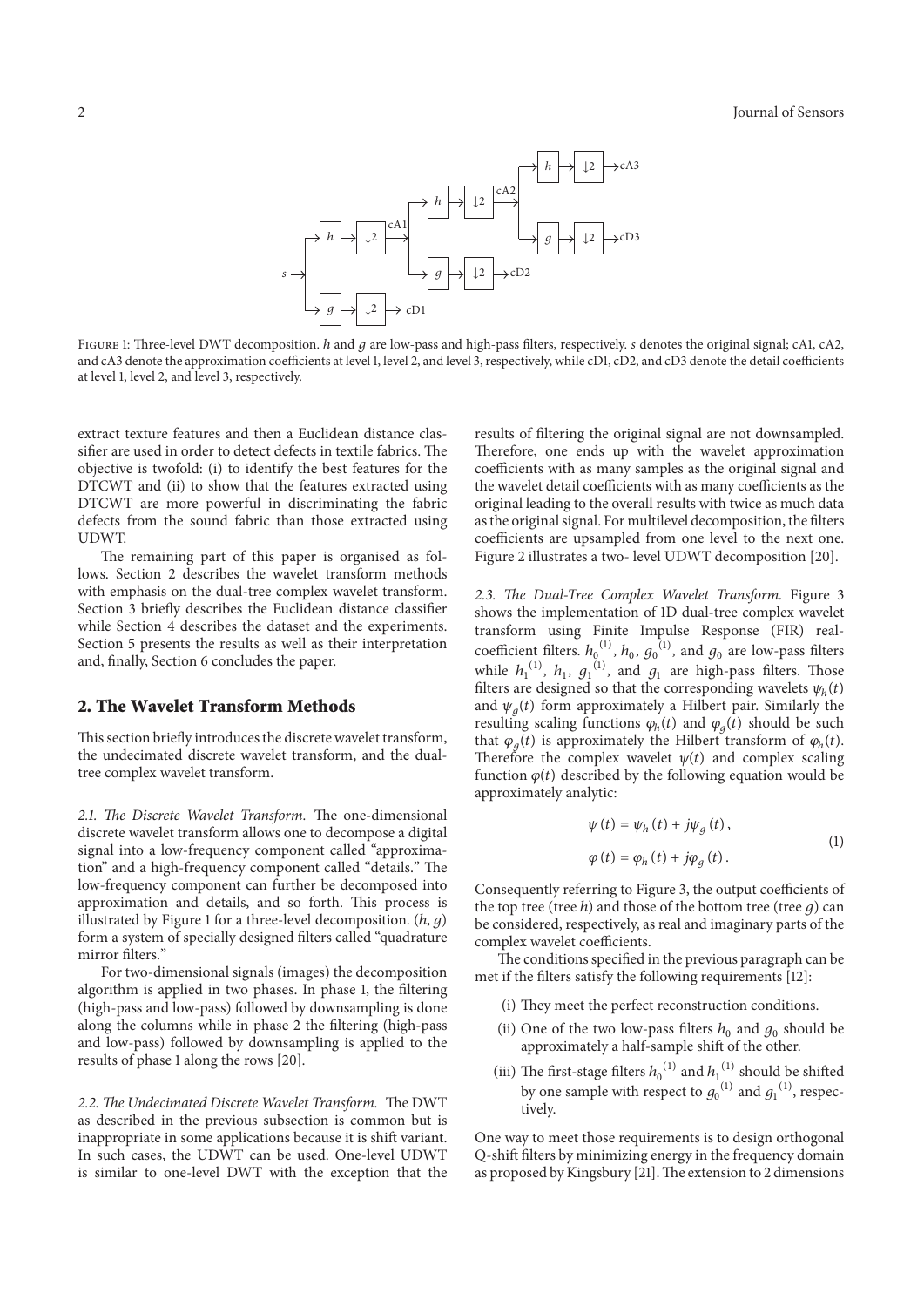

FIGURE 2: Two-level UDWT decomposition.  $h_{\text{un}}$  and  $g_{\text{un}}$  are upsampled versions of h and g, respectively. cA1, cA2, cD1, and cD2 are wavelet coefficients as described in Figure 1.



Figure 3: Implementation of 1D dual-tree complex wavelet transform using FIR real-coefficient filters.

is achieved by 2D complex separable wavelets described by (2) and a 2D complex separable scaling function described by (3). They are implemented by separable filters along columns and then rows:

$$
\psi 1(x, y) = \varphi(x) \psi(y),
$$
  

$$
\psi 2(x, y) = \psi(x) \varphi(y),
$$
 (2)

$$
\psi 3(x, y) = \psi(x) \psi(y),
$$

$$
\varphi(x, y) = \varphi(x) \varphi(y), \qquad (3)
$$

where  $\psi(\cdot)$  and  $\varphi(\cdot)$  are as shown in (1).

Therefore, the 2D DTCWT is implemented separably by 2 trees used for the rows of the image and 2 trees for the columns. The resulting wavelet coefficients are then combined by simple sum and difference operations to give real and imaginary wavelet coefficients. This gives 6 wavelets approximately shift invariant and oriented at ±15<sup>∘</sup> , ±45<sup>∘</sup> , and ±75<sup>∘</sup> . The reader can find the details in [12].

# **3. Euclidean Distance Classifier**

For a Euclidean distance classifier, each pattern class  $\omega_i$  is characterised by a vector  $\mathbf{m}_i$ , which is the mean vector of the features of the patterns of that class that are part of the training set as described by the following equation:

$$
\mathbf{m}_{j} = \frac{1}{N_{j}} \sum_{\mathbf{x} \in \omega_{j}} \mathbf{x}, \tag{4}
$$

where  $N_i$  is the number of training pattern vectors for class  $\omega_i$  and the summation is taken over these vectors.

Determining the class membership of an unknown pattern with feature vector **x** consists in computing the distance measures given by (5) and assigning **x** to the class  $\omega_i$  for which  $D_i$  is the smallest distance:

$$
D_j(\mathbf{x}) = \left\| \mathbf{x} - \mathbf{m}_j \right\| \quad j = 1, 2, \dots, W, \tag{5}
$$

where  $W$  is the number of classes.

The above procedure of training the Euclidean distance classifier, whereby for each pattern class a characteristic feature vector is the mean vector of the corresponding feature vectors in the training set, is called "maximum likelihood training" (ML) training [9].

The "Minimum Classification Error" (MCE) training of the classifier provides a better way of obtaining the classifier characteristic feature vectors of different pattern classes [9]. The MCE training algorithm starts with the characteristic feature vectors obtained by the ML method and then adjusts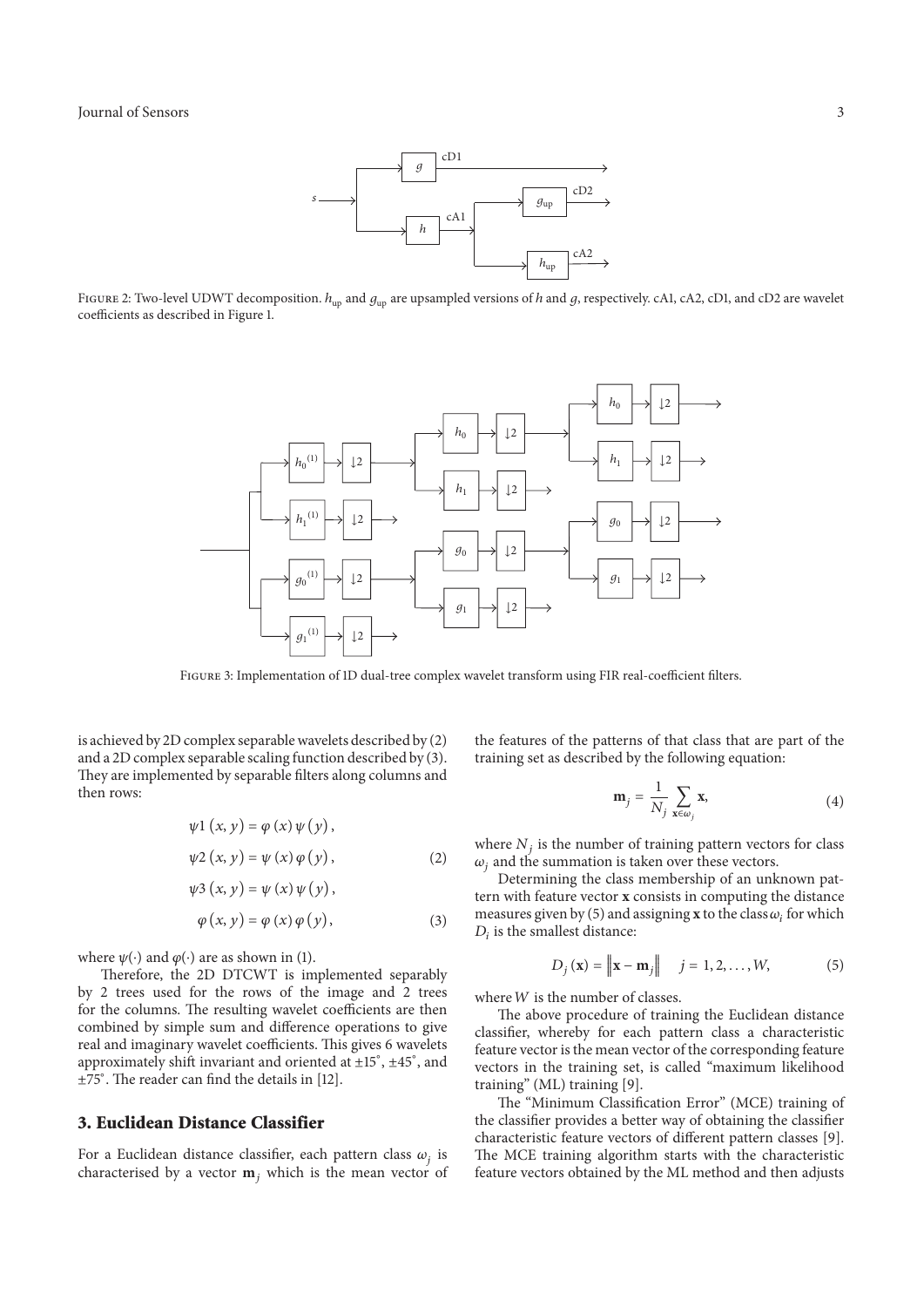them adaptively in order to achieve the highest classification rate of the feature vectors in the training set. The mentioned process is illustrated by Figure 4 for the experiments of this paper.

The fabric images of the training set are submitted to a feature extraction operation using a wavelet transform method. The features are extracted for each 32  $\times$  32 window of the fabric image. The features of each window are compared to the reference feature vector (Λ) of the defective and defectfree classes and the window is classified as defective or defectfree. The detection results are then compared to the true training sample labels and the value of the detection loss function is evaluated. Using that loss value, the reference vectors  $(Λ)$  are adjusted in order to decrease the value of the loss function. New detection results are computed using the adjusted reference vectors and the new loss value of detection is evaluated. That process continues until the loss value of detection is minimized or is below a predefined threshold.

#### **4. Experiments**

*4.1. Experimental Samples.* The experiments were performed using the fabric images from the TILDA dataset [22]. That dataset contains images of four different classes of fabrics:

> Class 1: very fine fabrics with or without visible internal structure;

> Class 2: fabrics with a low variance stochastic structure. The surface of this case contains no imprints;

> Class 3: fabrics with a clearly visible periodic structure;

> Class 4: printed materials with no apparent periodicity.

For each of the 4 fabric classes, the dataset contains two representatives named R1, R2, or R3. Figure 5 shows samples of the four fabric classes contained in the dataset.

Fabric images with four types of defects were considered: holes and cuts, oil stains and colour fading, thread errors, and finally foreign body on the fabric. Figure 6 shows examples of those defect types for the fabric of class 2.

Table 1 shows the detailed numbers of images from the TILDA dataset considered in this paper. In total 1600 images of different fabric classes and containing different types of defects were used. Each image had a size of  $512 \times 768$  pixels.

Each fabric image was divided into nonoverlapping windows of size  $32 \times 32$  pixels. That gave a total number of 614,400 windows from all the 1,600 images. Among those 614,400 windows, 37,546 were defective while the rest were defectfree.

All the 37,546 defective windows as well as 37,546 defectfree windows chosen randomly were selected to make up the experimental dataset. The selection of the defect-free samples was done in such a way to get from each image an equal number of defective and defect-free samples. The experimental dataset was then divided into two parts of the same size: the training set and the testing set, each containing the same number of defective and defect-free samples.

| <b>Iournal of Sensors</b><br>. |  |  |  |  |  |
|--------------------------------|--|--|--|--|--|
|--------------------------------|--|--|--|--|--|

TABLE 1: The TILDA images used in this paper.

| Fabric class   | Representative                  | Error type     | Number of images |
|----------------|---------------------------------|----------------|------------------|
|                |                                 | $\rm E1$       | 50               |
|                |                                 | E <sub>2</sub> | 50               |
| C1             | $\mathbb{R}1$                   | E3             | 50               |
|                |                                 | E4             | 50               |
|                |                                 | $\rm E1$       | 50               |
|                | R <sub>3</sub>                  | E <sub>2</sub> | 50               |
|                |                                 | E3             | 50               |
|                |                                 | E <sub>4</sub> | 50               |
| C <sub>2</sub> |                                 | $\rm E1$       | 50               |
|                | R2<br>R3                        | E <sub>2</sub> | 50               |
|                |                                 | E3             | 50               |
|                |                                 | E4             | 50               |
|                |                                 | E1             | 50               |
|                |                                 | E <sub>2</sub> | 50               |
|                |                                 | E3             | 50               |
|                |                                 | E <sub>4</sub> | 50               |
| C <sub>3</sub> |                                 | E1             | 50               |
|                | $\mathbb{R}1$<br>R <sub>3</sub> | E2             | 50               |
|                |                                 | E3             | 50               |
|                |                                 | E4             | 50               |
|                |                                 | E1             | 50               |
|                |                                 | E <sub>2</sub> | 50               |
|                |                                 | E3             | 50               |
|                |                                 | E4             | 50               |
|                | $\mathbb{R}1$                   | E1             | 50               |
| C <sub>4</sub> |                                 | E <sub>2</sub> | 50               |
|                |                                 | E3             | 50               |
|                |                                 | E <sub>4</sub> | 50               |
|                |                                 | $\rm E1$       | 50               |
|                | R <sub>3</sub>                  | E <sub>2</sub> | 50               |
|                |                                 | E3             | 50               |
|                |                                 | E <sub>4</sub> | 50               |

Therefore the overall experimental dataset was as follows:

- (i) training set: 37546 samples, 18773 defective and 18773 defect-free;
- (ii) testing set: 37546 samples, 18773 defective and 18773 defect-free.

*4.2. Experimental Procedures.* The fabric defect detection experiments were divided into 2 phases: (i) training the classifier using the training set and (ii) classifying the samples of the testing set as defective or not using the trained classifier. The steps of training the classifier were as follows.

(i) A 5-level wavelet decomposition of each fabric image in the dataset was performed using the dual-tree complex wavelet transform. The filters used to implement the wavelet transform were Q-shift FIR filters of length 14, designed according to the method proposed by Kingsbury [21]. The results of wavelet decomposition were six complex directional subbands for each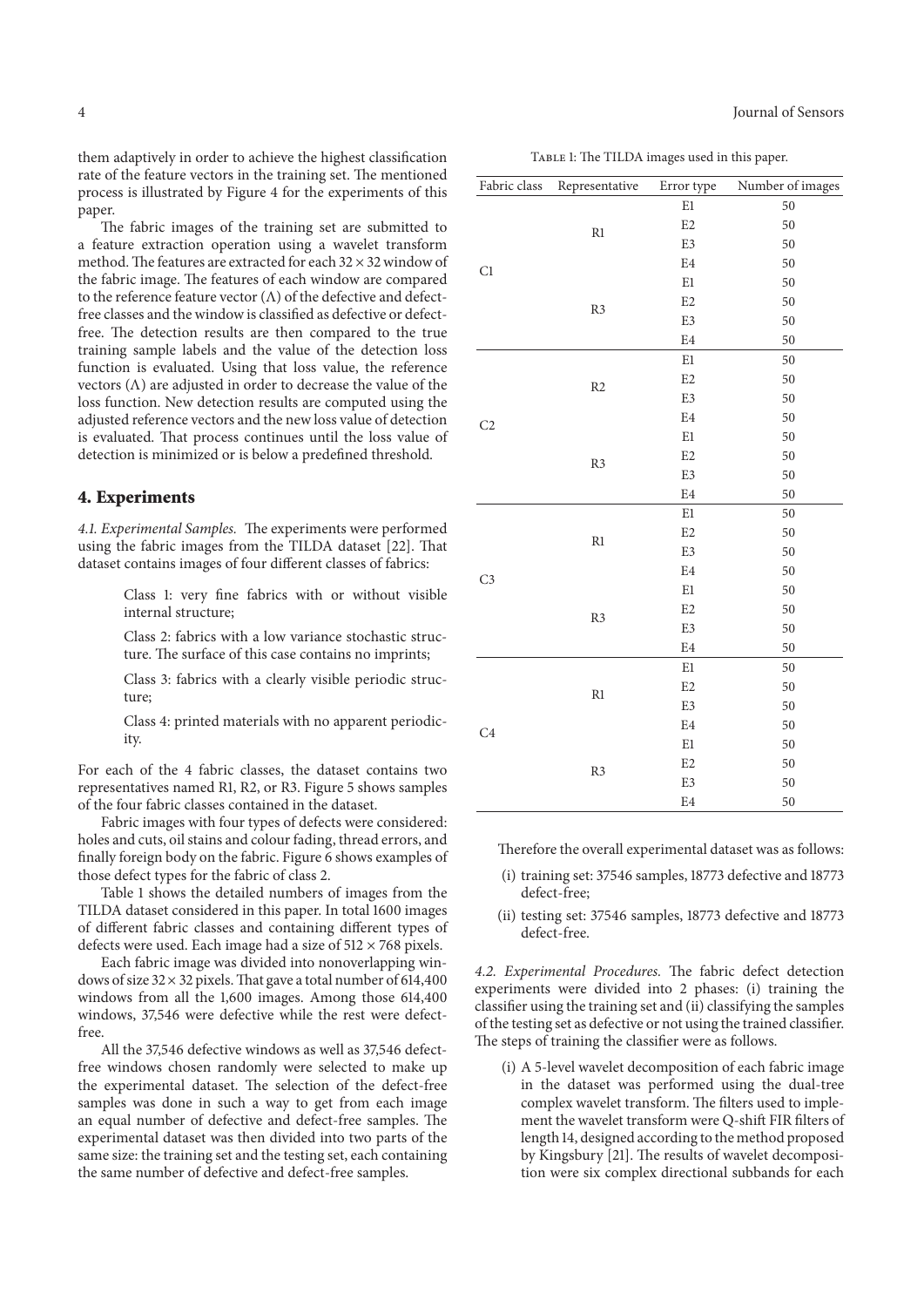#### Journal of Sensors 5



Figure 4: MCE training of a Euclidean distance classifier.



Figure 5: Samples of the 4 fabric classes contained in the TILDA dataset.

of the five decomposition levels corresponding to six orientations:  $-75^\circ$ ,  $-45^\circ$ ,  $-15^\circ$ ,  $+15^\circ$ ,  $+45^\circ$ , and  $+75^\circ$ .

- (ii) For each sample of the training set, the corresponding complex wavelet coefficients for each level of wavelet decomposition and each of the directional subbands were extracted. The complex wavelet coefficient from the subband with decomposition level  $l$  and orientation *d* is denoted by  $w_{l,d}$ .
- (iii) From the complex wavelet coefficients extracted from each subband as mentioned in step 2, the following features were calculated:
	- (a) Mean energy of real parts of wavelet coefficients is

$$
F_{1,l,d} = \frac{1}{N} \sum_{i} (wr_{i,l,d})^2.
$$
 (6)

(b) Mean energy of imaginary parts of wavelet coefficients is

$$
F_{2,l,d} = \frac{1}{N} \sum_{i} (wi_{i,l,d})^2.
$$
 (7)

(c) Mean energy of wavelet coefficients taking into account both real and imaginary parts is

$$
F_{3,l,d} = \frac{1}{N} \sum_{i} ((wr_{i,l,d})^2 + (wi_{i,l,d})^2).
$$
 (8)

(d) Mean magnitude of wavelet coefficients is

$$
F_{4,l,d} = \frac{1}{N} \sum_{i} |w_{i,l,d}|.
$$
 (9)

(e) Variance of magnitudes of wavelet coefficients is

$$
F_{5,l,d} = \frac{1}{N} \sum_{i} (|w_{i,l,d}| - F_{4,l,d})^2.
$$
 (10)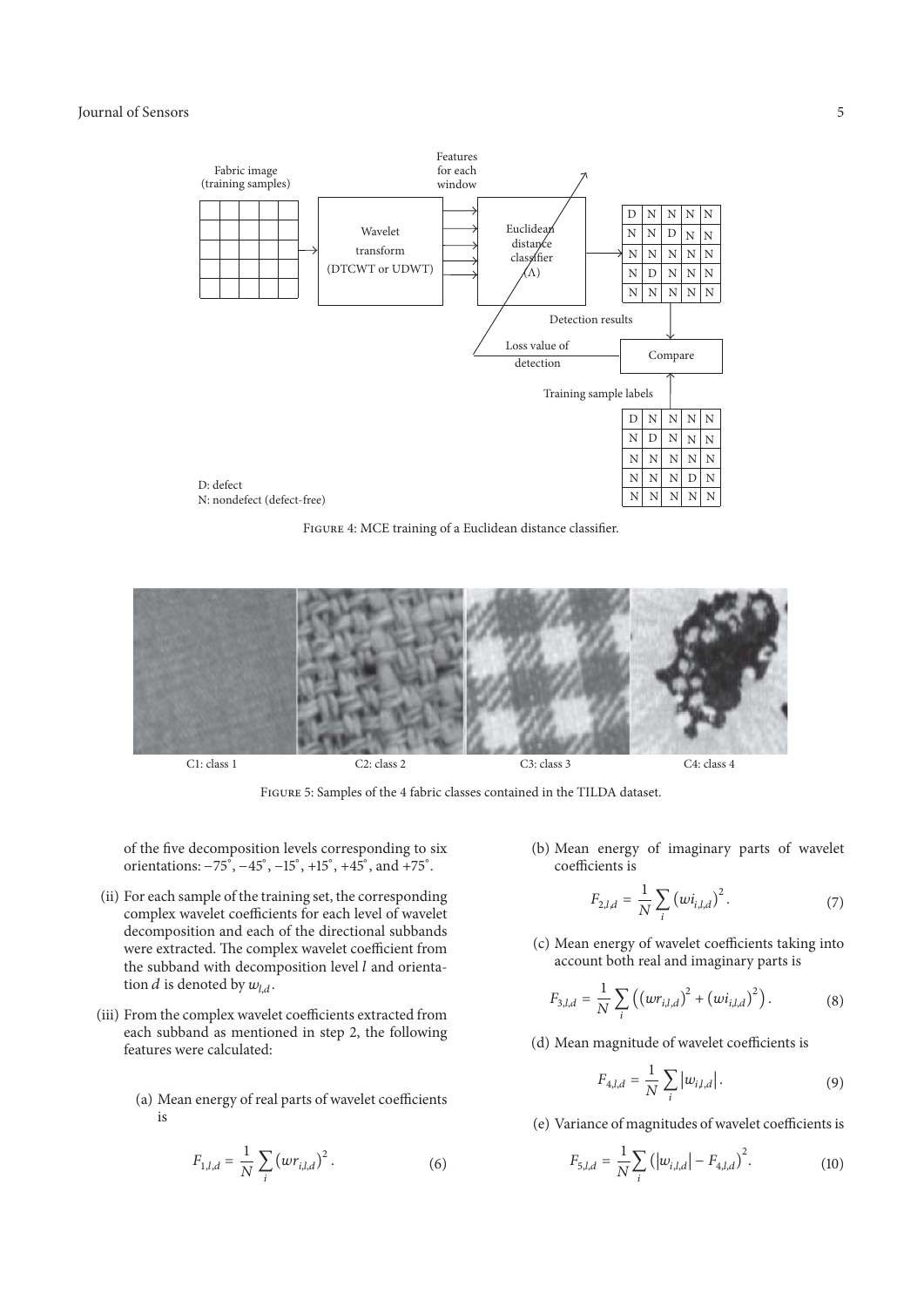#### 6 Journal of Sensors



Figure 6: Examples of the 4 types of defects considered in this paper.

For (6) through (10)  $w_{i,l,d}$  denotes the *i*th complex wavelet coefficient from the subband with decomposition level  $l$ and orientation  $d$  corresponding to the current sample, while  $wr_{i,l,d}$  and  $wi_{i,l,d}$  denote its real and imaginary parts, respectively. N denotes the total number of complex wavelet coefficients for the current sample for decomposition level and orientation  $d$ .

- (iv) The features calculated for each subband were then grouped into the following feature sets.
	- (a) *Set 1.* The mean energy of the real parts only is
	- Set  $1 = \{F_{1,l,d}\}, \quad l = 1, 2, ..., 5, \ d = 1, 2, ..., 6.$  (11)
		- (b) *Set 2.*The mean energy of the real parts only and the mean energy of imaginary parts are

Set  $2 = \{F_{1,l,d}, F_{2,l,d}\}, \quad l = 1, 2, ..., 5, \ d = 1, 2, ..., 6.$  (12)

(c) *Set 3.* The mean energy of complex wavelet coefficients is

Set  $3 = \{F_{3,l,d}\}, l = 1, 2, ..., 5, d = 1, 2, ..., 6.$  (13)

(d) *Set 4.* The mean and variance of magnitudes of wavelet coefficients are

Set  $4 = \{F_{4,l,d}, F_{5,l,d}\}, \quad l = 1, 2, ..., 5, \ d = 1, 2, ..., 6.$  (14)

Therefore for each sample in the training dataset *Set 1* and *Set 3* have 30 features each, while *Set 2* and *Set 4* have 60 features each.

(v) For each feature set, all the feature values were normalized to fall into the range [0, 1] for the samples of the training set using

$$
F_N = \frac{F - F_{\text{min}}}{F_{\text{max}} - F_{\text{min}}},\tag{15}
$$

where  $F_N$  is the normalized feature value,  $F_{\text{min}}$  is the minimum feature value of all the feature vectors of the training set, and  $F_{\text{max}}$  is the maximum feature value of all the feature vectors of the training set.

(vi) For each feature set, the normalized features were used to train a Euclidean distance classifier using the Minimum Classification Error (MCE) algorithm [9].

For each of the four feature sets (*Set 1*, *Set 2*, *Set 3*, and *Set 4*) a testing experiment was performed using all the samples of the testing dataset.That was done in order to identify the most powerful feature set among the four. Each testing experiment was performed as follows.

- (i) The features for the current feature set for all the samples of the testing dataset were calculated as described in steps 1 through 4 of the classifier training process.
- (ii) The obtained feature values were normalized using the same scaling parameters ( $F_{\text{min}}$  and  $F_{\text{max}}$ ) as those used for normalizing the corresponding features of the training set.
- (iii) Those normalized features were fed into the trained classifier to classify the testing samples as defective or defect-free and then the correct classification rate was recorded.

To compare the performance of DTCWT-based features with UDWT-based features, similar experiments were performed on the same dataset but using UDWT- (undecimated wavelet transform-) based features instead of DTCWT-based features. The filters used to implement the UDWT were also of length 14 and were designed using a cascade-form factorization procedure of the low-pass and high-pass filters  $[H(z), G(z)]$  as described by Yang [9]. The choice of the UDWT was motivated by the fact that it is also shift invariant, what makes it suitable for applications of fabric defect detection.

As the wavelet coefficients obtained using the UDWT wavelet decomposition are real, they can only lead to feature sets *Set 3* and *Set 4* (as defined in step 4 of the training process above). *Set 2* is not applicable as it involves imaginary parts of wavelet coefficients while *Set 1* is the same as *Set 3* in that context.

#### **5. Results and Interpretation**

Figure 7 compares the fabric defect detection rates obtained for four different DTCWT-based feature sets. That was done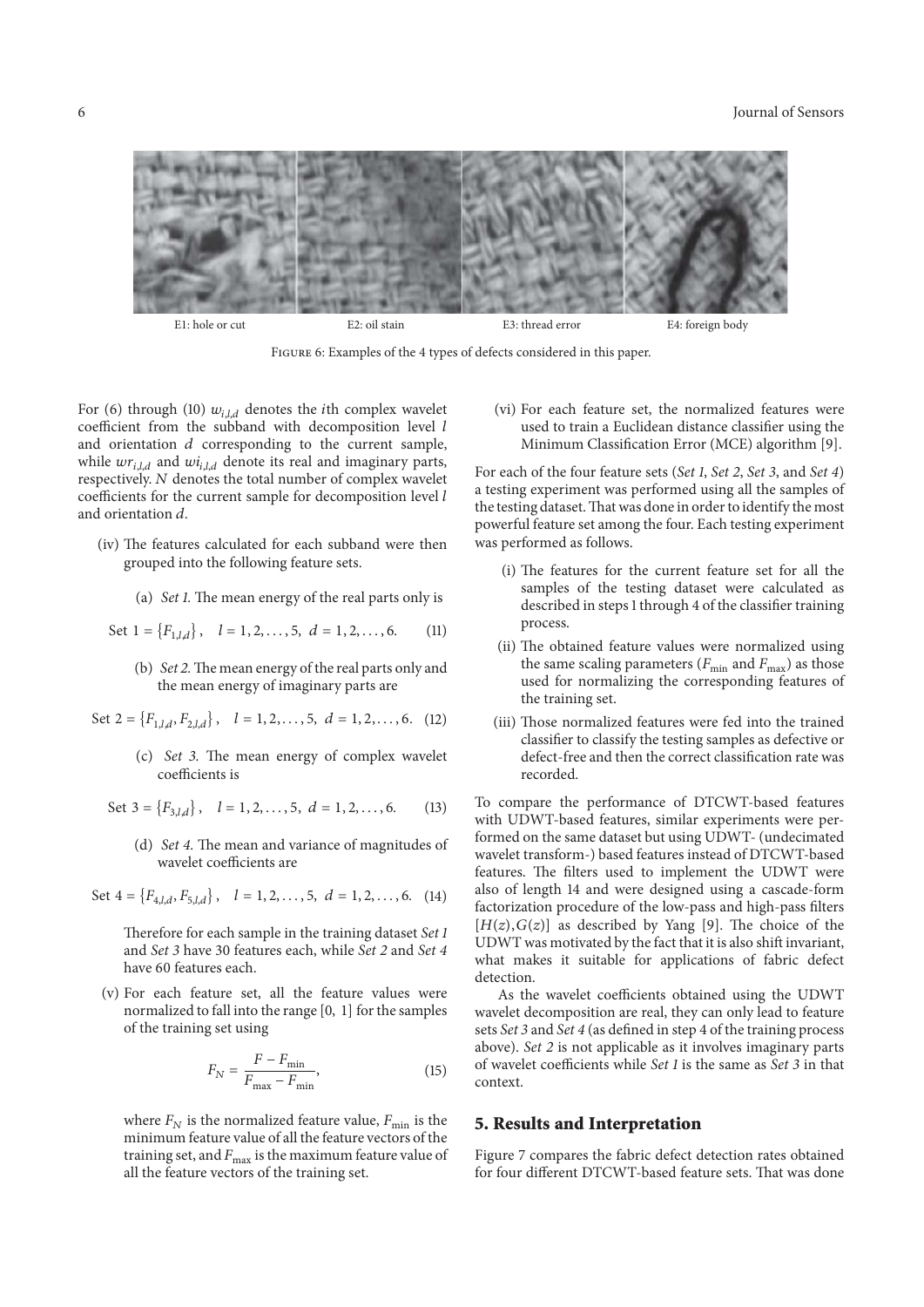

FIGURE 7: Comparison of detection rate of the 4 sets of the DTCWTbased features for different fabric categories and different defect types.

to make it possible to assess the relative discriminating power of those different feature sets. Feature set *Set 1* is made up of mean energy of real part of wavelet coefficients for all the 6 directional subbands and for all the 5 levels of decomposition. To get *Set 2*, the mean energy of imaginary parts of wavelet coefficients for all the 6 directional subbands and for all the 5 levels of decomposition was added to *Set 1*. It can be seen from Figure 7 that that addition improved significantly the detection rate. The features of *Set 3* are the mean energies of complex wavelet coefficients. For each directional subband and each level of decomposition, those features of *Set 3* can be obtained by summing together the two corresponding features of *Set 2*. The defect detection rate drops with respect to *Set 2* (the mean energies of real and imaginary wavelet coefficients taken separately) but generally remains higher than that obtained using mean energy of real part of wavelet coefficients alone *(Set 1)*. The use of the mean and variance of magnitudes of complex wavelet coefficients *(Set 4)* leads to a slightly lower detection rate than the mean energies of real and imaginary parts of wavelet coefficients taken separately *(Set 2)* for most of the considered fabric categories and defect types. The detection performance of *Set 4* is higher than that of *Set 2* only for the fabric category C4, representative R1, and for the defect type E3 of the TILDA dataset.

In the experiments, the use of the entropies of real parts, imaginary parts, and magnitudes of DTCWT coefficients as features was also tried, but they did not show significant variation for most of the experimental samples. Therefore it was decided not to consider them any further as it was clear that they would not add any improvement to the detection performance.

Therefore the use of the mean energies of the real and imaginary parts of complex wavelet coefficients obtained using the dual-tree complex wavelet decomposition as features for fabric defect detection is recommended. If, for any



Figure 8: Comparison of detection rate of DTCWT- and UDWTbased features for different fabric categories and defect types.

reason, those features cannot be used, then the mean and variance of magnitudes of the complex wavelet coefficients would be used.

Figure 8 compares the fabric defect detection performance of DTCWT- and UDWT-based features. The comparison is made for two different feature sets: *Set 3* (mean energy of wavelet coefficients) and *Set 4* (mean and variance of magnitudes of wavelet coefficients). To increase the validity of the deduction from the comparison, samples from each of the four fabric classes and the two representatives of each fabric category were considered. Additionally, defective samples were taken from different types of defects.

It can be seen clearly that for any fabric category and any defect type, the DTCWT-based features outperformed the UDWT-based features for each of the two considered feature sets. The difference of fabric defect detection rate varies from 4.5% to 15.8%. One possible explanation of that difference of performance is the analyticity of the complex wavelet implemented by DTCWT which allows discriminating texture in 6 different directions. UDWT on the other hand implements a real wavelet and thus can discriminate texture in only three directions (horizontal, vertical, and diagonal). Furthermore, for the diagonal orientation, UDWT cannot distinguish the texture features oriented at +45<sup>∘</sup> from those oriented at −45<sup>∘</sup> .

#### **6. Conclusions**

In this paper, the fabric defect detection performance of features extracted using the dual-tree complex wavelet transform (DTCWT) was investigated. One of the advantages of that method is its approximate shift invariance, property that is important in pattern recognition applications such as fabric defect detection. It was shown that the mean energies of real and imaginary parts of complex wavelet coefficients taken separately are effective features for the purpose of fabric